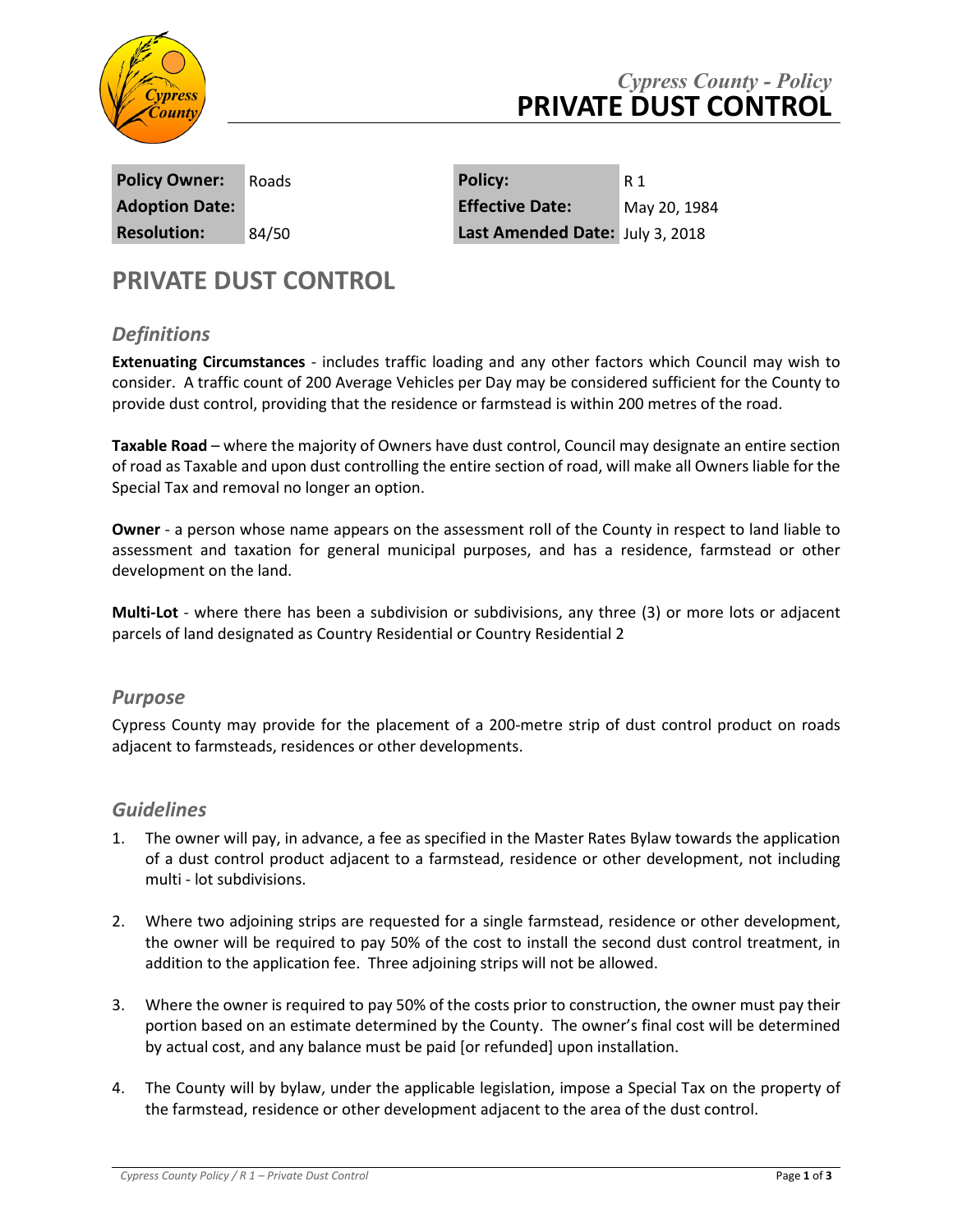- 5. When a subdivided parcel is re-subdivided, the Special Tax will be imposed on both parcels without any additional dust control treatment.
- 6. The County will by bylaw, under the applicable legislation, impose a Special Tax on all lots in a multilot subdivision where dust control contracts existed prior to 2008. Such Special Tax shall be levied and paid along with other taxes every year the dust control remains.
- 7. The farmstead, residence or other development is within 200 metres of the road.
- 8. The Director of Public Works will decide what dust control product is used and how often after the initial application it is reapplied.
- 9. Council reserves the right to make the final decision on whether an application for dust control adjacent to a farmstead, residence or other development is eligible and whether a road is declared Taxable.
- 10. Council may consider total costing by the County where extenuating circumstances apply.
	- a. Council may adjust the fees and levies payable from time to time by resolution of the Council. The owner(s) will receive written notice of the adjustment prior to March 1 in any year the special tax levy is adjusted and the owner(s) will be given the opportunity to retain dust control at the adjusted rate or to have the dust control removed.
	- b. Such removal shall result in the farmstead, residence or other development owner and/or property being ineligible for dust control product re-application for a period of three (3) years.
- 11. Such removal from a multi-lot subdivision will only be done if Cypress County receives a petition from 2/3 of all of the owners representing at least 1/2 of the value of the assessments of the parcels of land within the multi-lot subdivision requesting the dust control product be removed. Such removal shall result in the owners and/or properties being ineligible for future dust control under this policy.
- 12. The levy for the Special Tax is reflected in the Master Rates Bylaw.

#### *Administration And Procedure*

- 1. An owner wishing to have dust control placed adjacent to a farmstead, residence or other development will submit an application and signed agreement to the County along with the application fee as set by the Master Rates Bylaw. When an application for dust control is received prior to March 1, the project will typically be completed that season. Applications received after March 1 in any year may be considered subject to availability of Dust Control material, equipment, scheduling of the work and availability of funding. Applications for dust control in new Multi-lot subdivisions will not be accepted under this policy.
- 2. The Director of Public Works will evaluate whether the application complies with the policy.
- 3. If the application is approved, the Dust Control material will be applied subject to the County's schedule for general dust control.
- 4. If the application is refused, the applicant will be notified by the Director of Public Works. The applicant may appeal the decision to Council